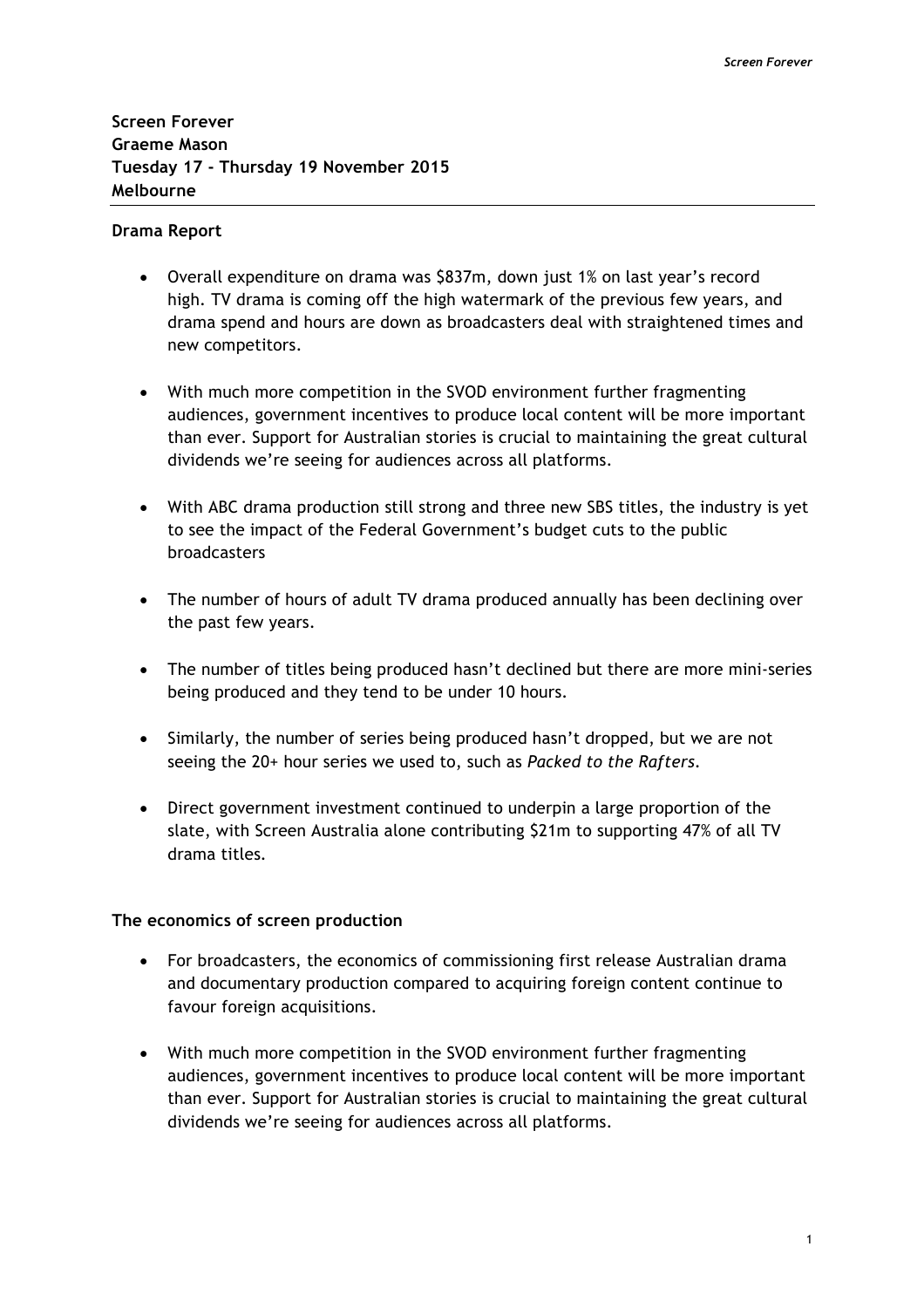- It's still expensive to make content in Australia in any way, shape or form It's much cheaper to acquire something overseas than it is to make it here locally.
- For example The cost to a broadcaster to commission a one-hour Australian drama such as *Love Child* or *House Husbands* ranges from around \$450,000 to \$1.2 million per broadcast hour.
- While popular international dramas can be more expensive to produce than Australian programs, their production costs are covered in their home market. Even high-end programs such as *Downton Abbey* – with proven audience appeal overseas and competition amongst Australian broadcasters to acquire – are typically licensed by Australian broadcasters for around \$350,000 per hour, well under the base costs to commission an Australian drama. And repeats of a popular program with highlypaid cast, such as *The Big Bang Theory*, can be licensed by Australian broadcasters for as little as \$200,000 per hour.
- So even with the strong audience appeal of local drama, foreign programs offer a far more attractive return on investment. As a result, more than 70 per cent of the commercial free-to-air broadcasters' drama expenditure relates to foreign drama.
- What's important to take away and what we need to keep advocating to government,, is how keen Australians are to see local productions. To hear our accents, see our stories, understand our culture – that's something you can't put a price on. And it's something we will continue trying to create.

# **Australian content**

- The Australian Content Standard, the main regulatory instrument governing the local content requirements for broadcast licence holders, is due for review in April 2016, as part of its 10 year sunset clause.
- The free to air commercial networks have been lobbying government for media reform around issues including the reach rule, in light of the changing landscape (especially the streaming of channels), and there is an indication from Government that change may happen before Christmas. The FTA broadcasters are also requesting a full rebate on licence fees, given current challenges to their business models including new competitors – including SVOD services such as Netflix, and free platforms such as Google/ YouTube. The future of content quotas in the Australian regulatory model is also the subject of current debate.
- The networks, and their representative body, Free TV, complain that their new competitors are not subject to any regulation. The also claim that their license fee obligations make them the most heavily regulated model internationally. More comprehensive comparisons between international models make clear that this is latter point does not take account of other obligations, such as expenditure requirements in Canada and the UK. (expanded below under licence fees)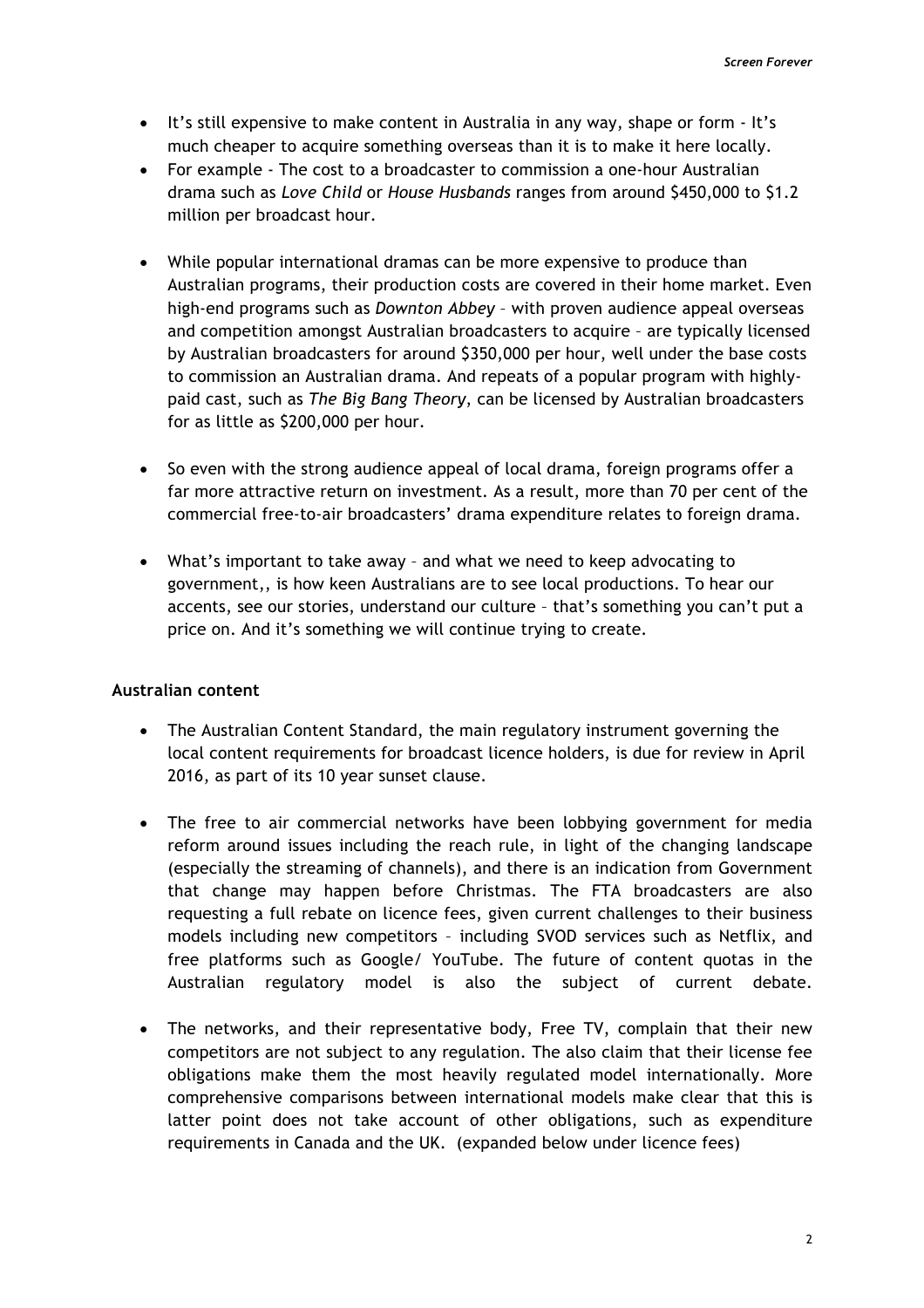- Changes to broadcasting legislation in 2013 enabling the free to airs to meet their sub quota obligations on the multi-channels has had some serious implications for drama and children's' content.
- In 2014 all three commercial free to air networks met 100% of their children's content quota on the multi-channels, that is, no Australia children's content is broadcast on the network's primary channels. While this allows the networks to schedule longer and more consistent blocks of children's programming it has had a dire effect on audience numbers.
- For example, when Mako Mermaids was moved from Ten's primary channel to Eleven, ratings dropped to ten per cent of the audience it had on the primary channel. Screen Australia's investment in Mako Mermaids series 1 (a quality show that sells well internationally) was \$3 million. 'Multi-channelling' this program did not provide a great audience dividend.
- There has been an increase in the amount of New Zealand drama claimed against the local drama sub quota, by Network Nine in particular.

# **Broadcaster licence fees / international models**

- Commercial free to air networks enjoy significant privileges including use of valuable spectrum and a strong anti-siphoning regime. The networks are calling for a reduction in their licence fee – Screen Australia's position is that any reduction in the licence fee should be offset by an increased contribution to local production.
- The networks assert that their licence fees are higher than the fees paid by broadcasters in international markets. What this argument does not acknowledge that they also receive greater protection from competition than free to air broadcasters in other markets. As a result, Australia has a very strong free to air sector and comparably low levels of subscription TV penetration.
- In addition, free to air broadcasters in countries such as Canada and the UK have substantial local content obligations in the form of quotas and expenditure requirements and spend huge amounts on local production.
- Free to air and subscription channels in Canada have content quotas and expenditure requirements based on a percentage of revenue. For example, the three major English language broadcasting groups are required to spend 30% of their revenues on local content, excluding sports broadcasting revenues and expenditure. In addition, there is a 50% local content quota during evening primetime for free to air channels and a 35% local content quota overall for subscription channels. The level of obligation for independent channels is set on a case by case basis but all free to air channels and subscription channels with over 200,000 subscribers have requirements to contribute to local content.
- As a result, Canadian commercial FTA and subscription channels contribute over 30% of their aggregate revenue to Canadian content. Last year, this equated to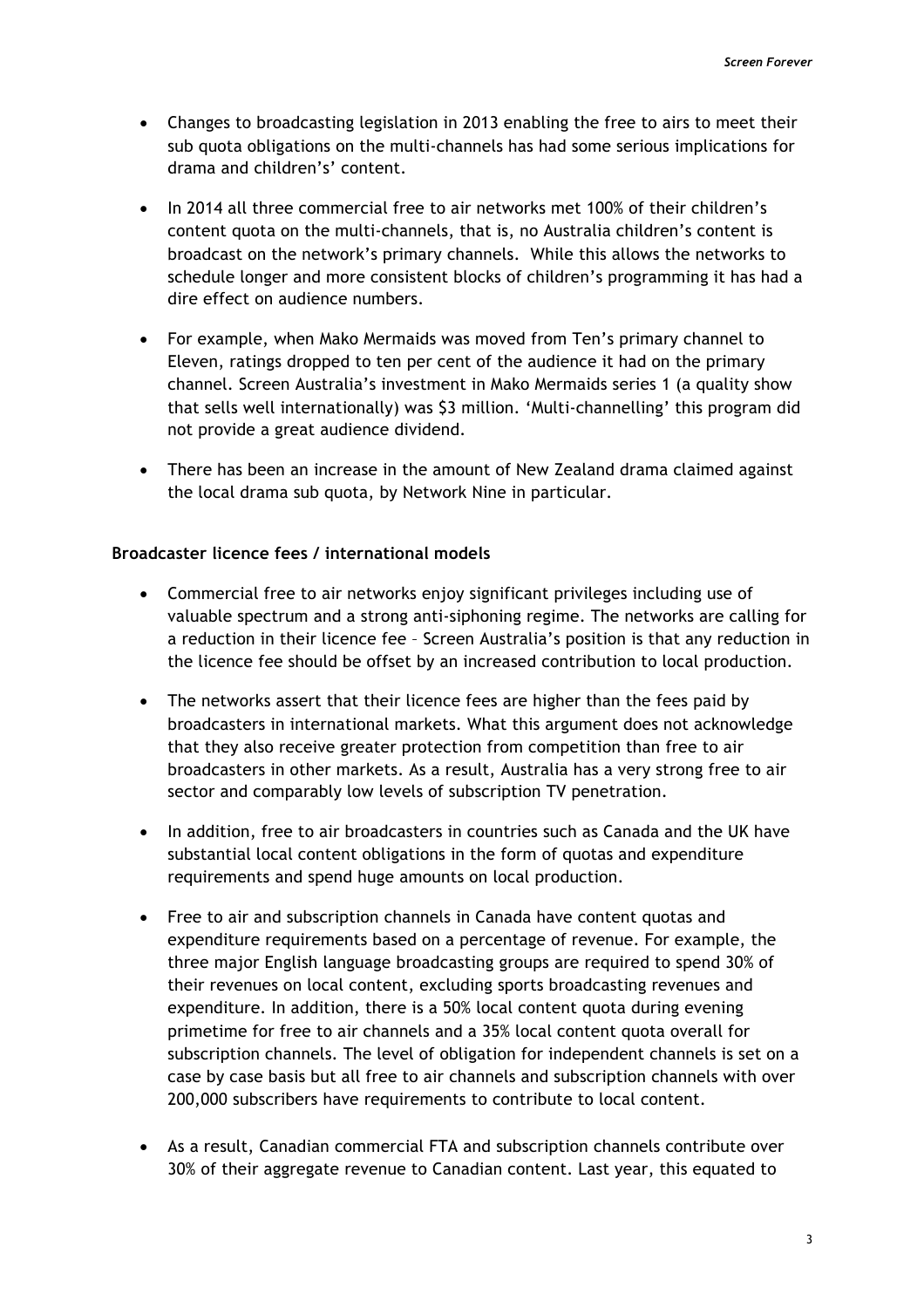over \$2.1 billion, from revenues of approximately \$6 billion. This includes \$400 million on local drama and documentary content.

- Also, significantly, subscription platforms (a sector worth \$9 billion) are required to contribute 5% (\$450 million) of broadcasting revenues to Canadian programming. Approximately 50% (\$225 million) of this amount has to be directed to the Canada Media Fund, the remainder is required to be spent on independent production funds and/or community channels.
- In comparison the Australian free to air market has a revenue base of approximately \$4.4 billion (metro and regional). Something in the order of \$1.5 billion is spent on all Australian programming (including sports rights which have historically accounted for close to \$500 million a year and are increasing exponentially). Only approximately \$130 million is spent on the drama slate, the most vulnerable of all (representing less than 30% of total drama expenditure – 70% of expenditure related to foreign drama).
- The combined revenue based for Australian subscription channels and platforms was \$4.7 billion in 2011/12, according to the ABS (the most recent survey that we commissioned). Australian subscription channels spend approximately \$40 million on local drama programs per year as required by the 10% expenditure requirement (expenditure limited to drama channels only).

#### **Offset – 40%:**

- Leading into an election year there should be a concerted push to advocate for a 40% offset across film, television and online. This is a measure that will ensure Australian content remains relevant to our diet of screen content.
- Without greater incentives to produce quality Australian content, foreign content will simply overwhelm our screens.
- The one argument the industry can make in total uniformity is the need to move to a 40% flat rate offset. Ultimately such a stimulus would provide a welcome foreign cash injection with significant gains for the production sector and downstream related industries.
- Increased producer equity will give you a greater say in your own destiny, will allow you to attract more meaningful private investment and will allow you to do deals relative to distribution platforms – it is not a one size fits all environment.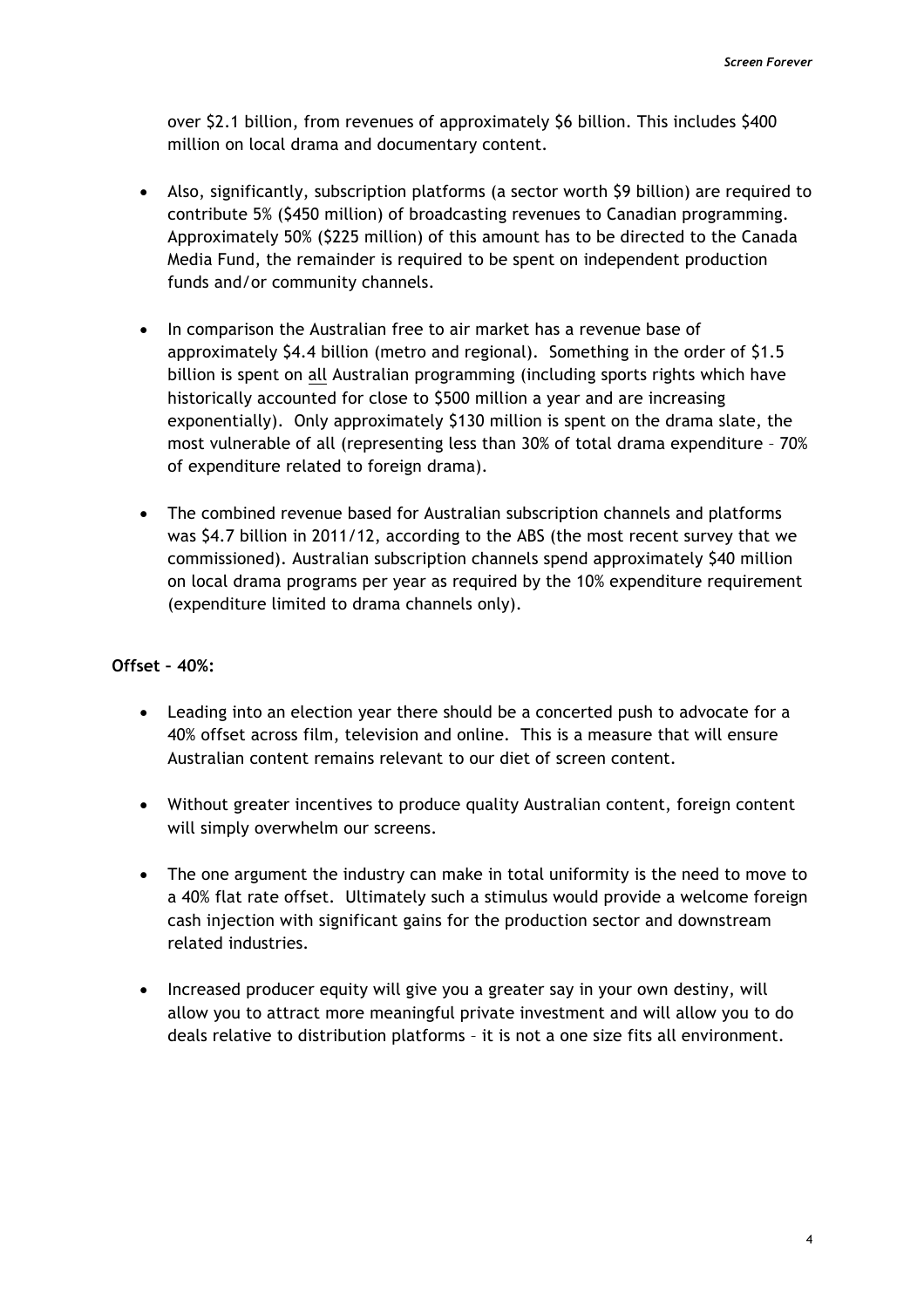### **Box Office:**

- Until this year, the record take for Australian films at the local box office was \$63.4 million in 2001.
- With *The Dressmaker* proving to be a huge hit with local audiences, our local box office is now expected to top \$80 million this year.
- While we are enjoying what is our biggest box office year on record we mustn't forget that the success of these films is largely down to playing to the genres that we know work in Australia. Good-feel family films; culturally relevant dramas, and Hollywood blockbuster-style films.
- We've had children's titles such as *Paper Planes* raking and *Oddball* proving that family friendly films continue to be a hit with local audiences; we've also seen engaging dramas like *Last Cab to Darwin*; theatrical documentaries like *That Sugar Film*; and blockbusters like *Mad Max: Fury Road,* which had huge success in the domestic market taking \$21.6m with a whopping \$462.4m internationally.
- While we're unlikely to see a repeat of this year's box office record– 2016 still looks exciting with RED DOG: *True Blue, Lion, Berlin Syndrome, Jasper Jones* and *Breath* all set for release next year.

### **Distribution**

- Feature film distribution enabling audiences to find, access, consume, share, and pay (or not) for movies – is the major preoccupation for contemporary international screen industries.
- Digital disruption has challenged existing models of distribution as has been the case in many sectors – and has brought with it new audience expectations.
- What we expect to see on the big screen, and on small screens, has changed radically in the last 10 years.
- We are looking at new approaches and the new policy ideas outlined in the presentation you just saw, including the position on the producer offset, which take us some steps towards addressing ways to adapt to this new landscape for features distribution.

#### **International production and distribution**

• The international market for independent film is challenging, with declining box office revenues and intense competition for audience attention in the home entertainment market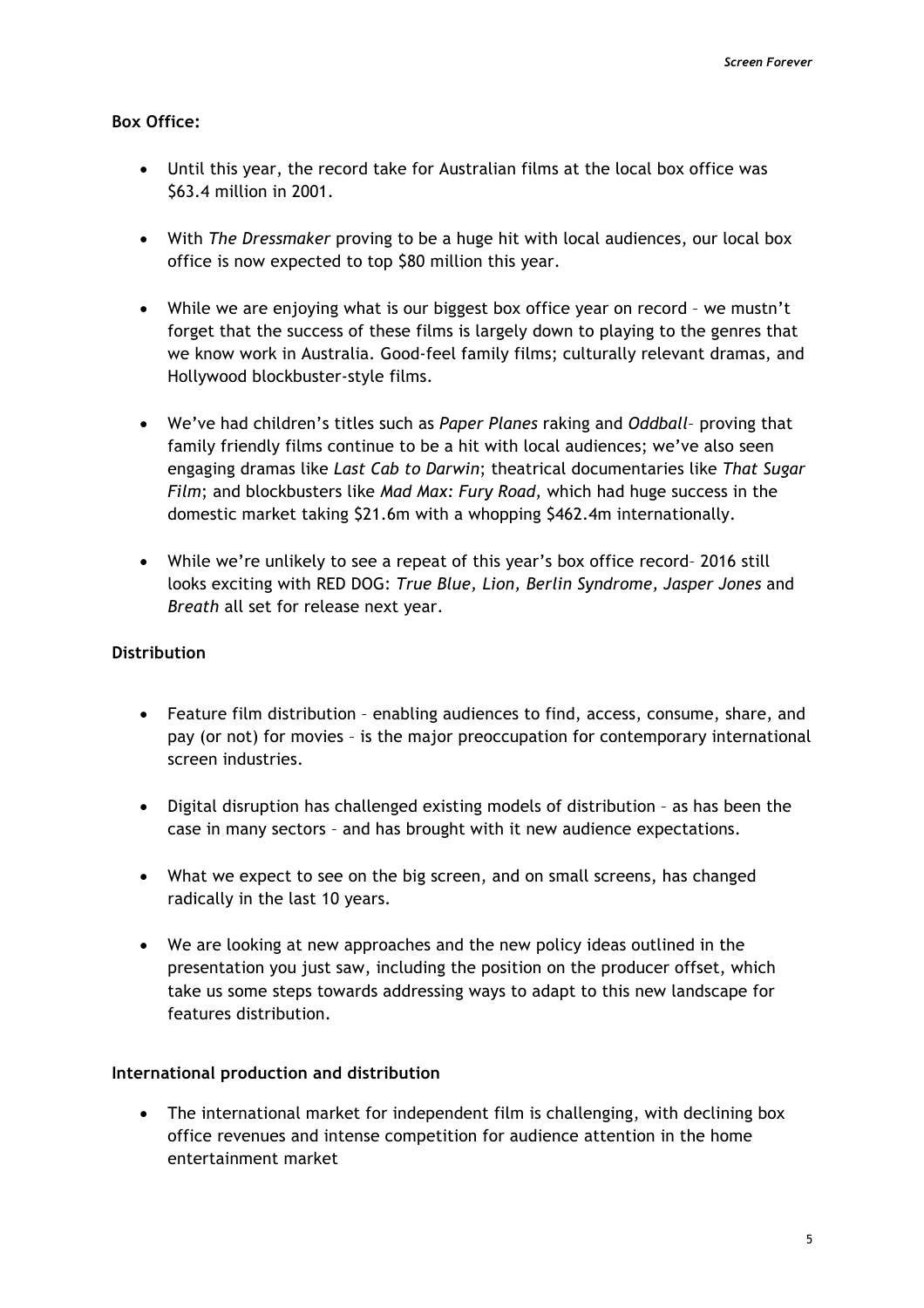- $\circ$  Independent Australian films have had some commercial success with premium VOD releases in the US e.g. The Hunter, The Babadook, Felony although this market is still growing.
- o Despite the challenging market, Australian films sell well internationally especially films with strong festival and awards buzz e.g. The Little Death, Life, Paper Planes
- Global box office is expanding, driven by significant growth in Asia Pacific and Latin America.
- The number of international coproduction films is growing, in part due to government incentives in numerous territories and increased US investment in Asian screen industries.
- While Hollywood still dominates, local films are making an impact at the box office everywhere from China to Western Europe.

# **Australian production and distribution**

- Australia produces an average of 29 domestic features and 3 co-productions a year (2011-2015).
- Australian films are being made with lower budgets 85 per cent of Australian films in 2014/15 were produced for under \$6m.
- Financial contributions from industry sources such as distributors has decreased as a proportion of film budgets
- Crowdfunding and cinema-on-demand are increasingly significant for low budget features.
- DVD revenue continues to decline but DVD and Blu-ray still represent the lion's share of the \$1 billion home entertainment market
- Screen Australia's *Online and On Demand* research revealed that free services (mainly YouTube and Catch Up TV – primarily iView) were most popular with Australian audiences.
- EST/VOD revenue is growing but from a low base worth \$164 million in 2014
- Rapid uptake of SVOD –1 million households subscribe to Netflix and over 300,000 subscribe to Stan, as at September 2015.
- Smaller independent films face intense competition in cinemas, with many struggling to recoup the cost of a traditional theatrical release.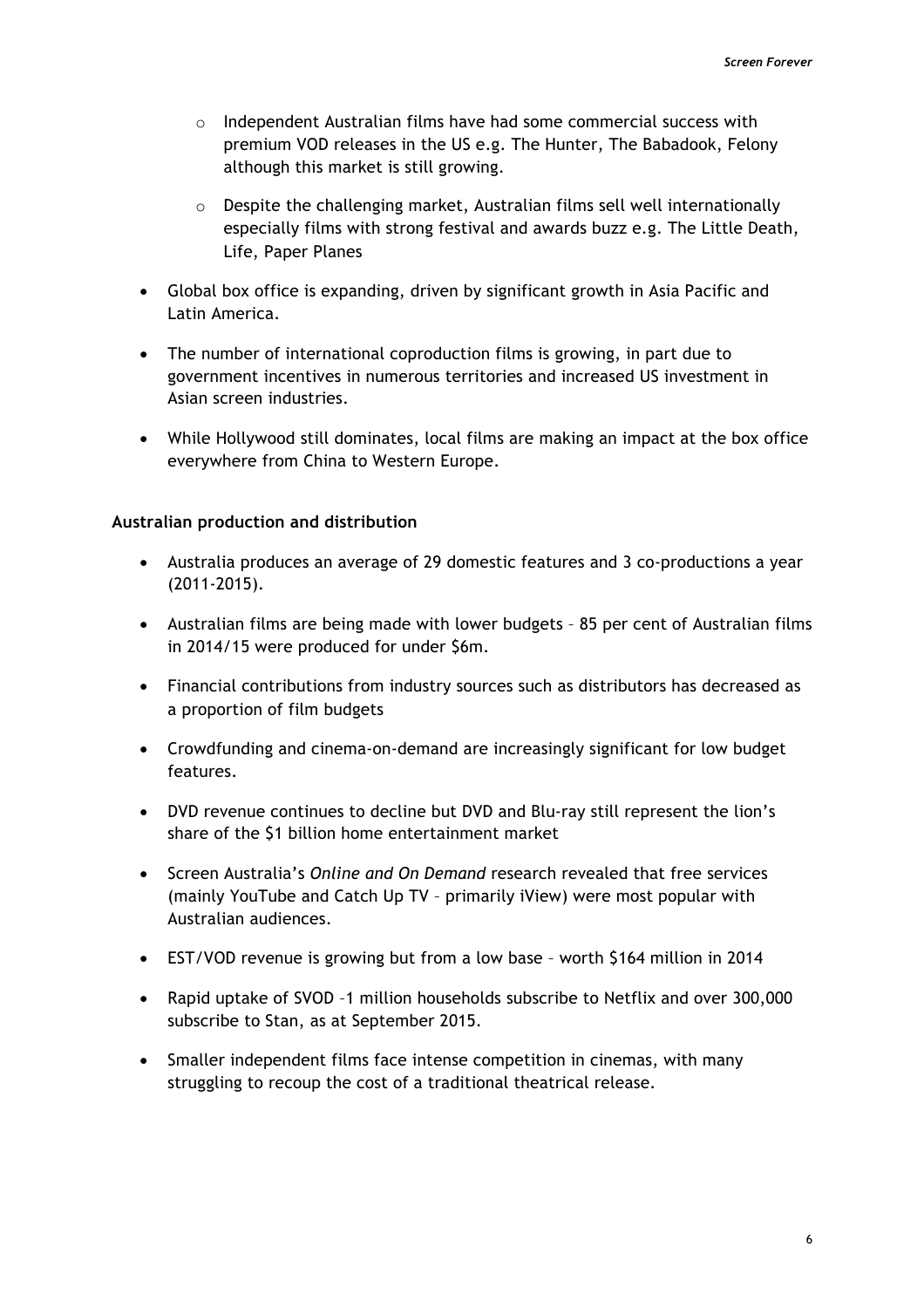### **Under-representation of women in the screen industry**

- As you'll know, there has been a lot of recent public discussion about how to address the gender imbalance in in our industry, including calls on us to introduce a 50% quota for female directors in all funded films.
- We are actively working on this issue, seeking an approach that addresses the real barriers women face moving from 'emerging' training and short films (where women are well represented) into more sustained and successful careers (where they aren't) and we will be putting some options forward at the next Board meeting.
- Analysis to date has shown that Screen Australia's support for projects with women in key creative roles has been allocated in very close correlation to the number of projects coming in with women in these positions. We see strong female representation at the early career stages of feature films, with a drop off in higher end, signalling the challenge of moving from shorts to features, or from first features into a more sustained career. This trend is seen across writers and producers as well as directors. Any interventions are likely to require a range of initiatives to address a complex issue, and one which is not confined to the screen industries.
- Although Australian feature films are currently experiencing a resurgence of box office and festival success, and we have seen some standout successes of female led projects like *The Dressmaker*, the majority of films still fail to reflect Australia's contemporary diversity. TV tends to do somewhat better in its representation of women on screen, where many long-running series feature strong female protagonists. However, this gender diversity is less marked behind the camera. Multiplatform content tends to show tremendous diversity of content and content creators, as do short films and 'entry level' opportunities. However, many women fail to make the leap from emerging practitioner to sustained careers and positions of influence, which leads to under-representation.
- Screen Australia has also been researching with great interest existing international models, including the BFI's diversity initiative and the Swedish 'quota' system for female directors – although differences in systems need to be noted. For example Sweden film funding operates under a 'two doors' approach whereby bigger budget projects with distributors attached are separated out from the discretionary 'production fund' (which is where the target, not actually a firm quota, applies).

# **Cultural diversity**

• We have had significant success in building talent, skills and careers and supporting great work in eth Indigenous area. We are currently exploring, with the support of our Indigenous department, how to apply this model more broadly to other forms of cultural diversity.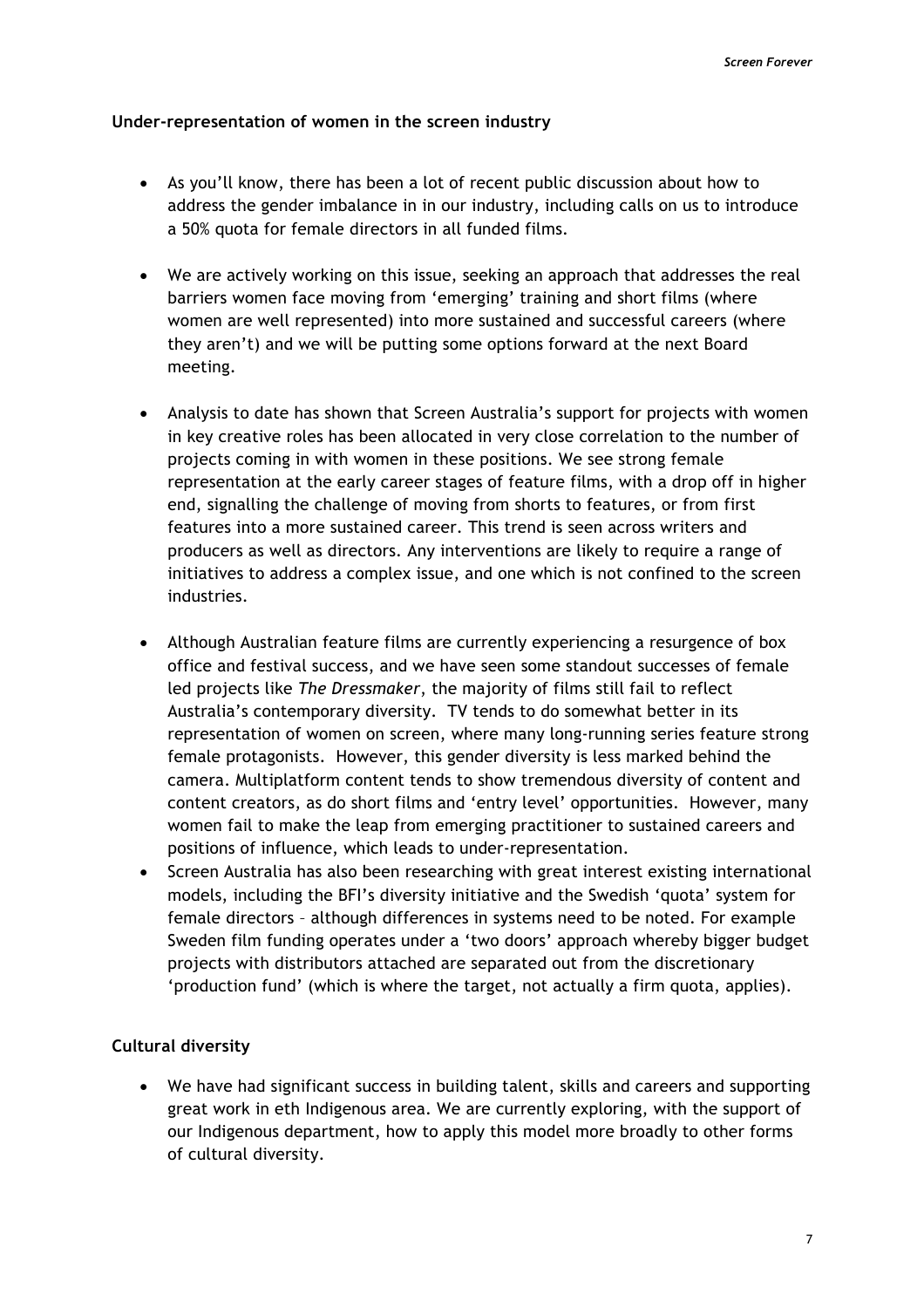- We are currently working with broadcasting partners to address issues of representation, both on screen and behind the scenes, in a yet-to be announced new diversity project.
- While there have been some exceptional examples of Australian TV dramas that reflect cultural diversity – *East West 101, Redfern Now, Better Man* and even some of the characters on *Offspring –* there has been a call in the industry to develop a better understanding of representations of diversity on screen.
- We cannot underestimate the value of showcasing diversity on screens be it through storylines, cultural background, or encouraging the development and support of talented people with a wide range of backgrounds and experiences. We know that this is an essential ingredient in making the best creative content that is relevant to the increasingly diverse make-up of our audiences. With TV our most popular medium, it's really important that as an industry we provide high quality, local content for our local audiences.

# **Foreign Ownership**

- Screen Australia only provides funding to support projects which have significant Australian content. For its direct funding, Screen Australia operates an eligibility criterion that requires central management and control of the applicant organisation to be in Australia, a test that is based on Australian taxation law. Restricting funding only to those companies with majority Australian ownership would have a negative impact on the quality and quantity of screen production.
- Screen Australia believes that the current eligibility requirements strike the right balance between investing in quality Australian screen production and allowing companies the freedom to build sustainable businesses.

# **Piracy**

- In June 2015 the Australian Government passed legislation enabling rights holders to apply to the Federal Court to have foreign piracy-related websites blocked in Australia.
- To date, no rights holders have sought an injunction against a piracy website.
- The Anti-Piracy code developed by ISP, rights holders and consumer representatives was submitted to ACMA in April.
- The code did not address how the cost of the scheme would be allocated and ACMA cannot register the code until this issue is resolved.
- In August 2015 the Federal Court ruled that the makers of Dallas Buyers Club would have to pay a \$600,000 bond before they could access the names and addresses of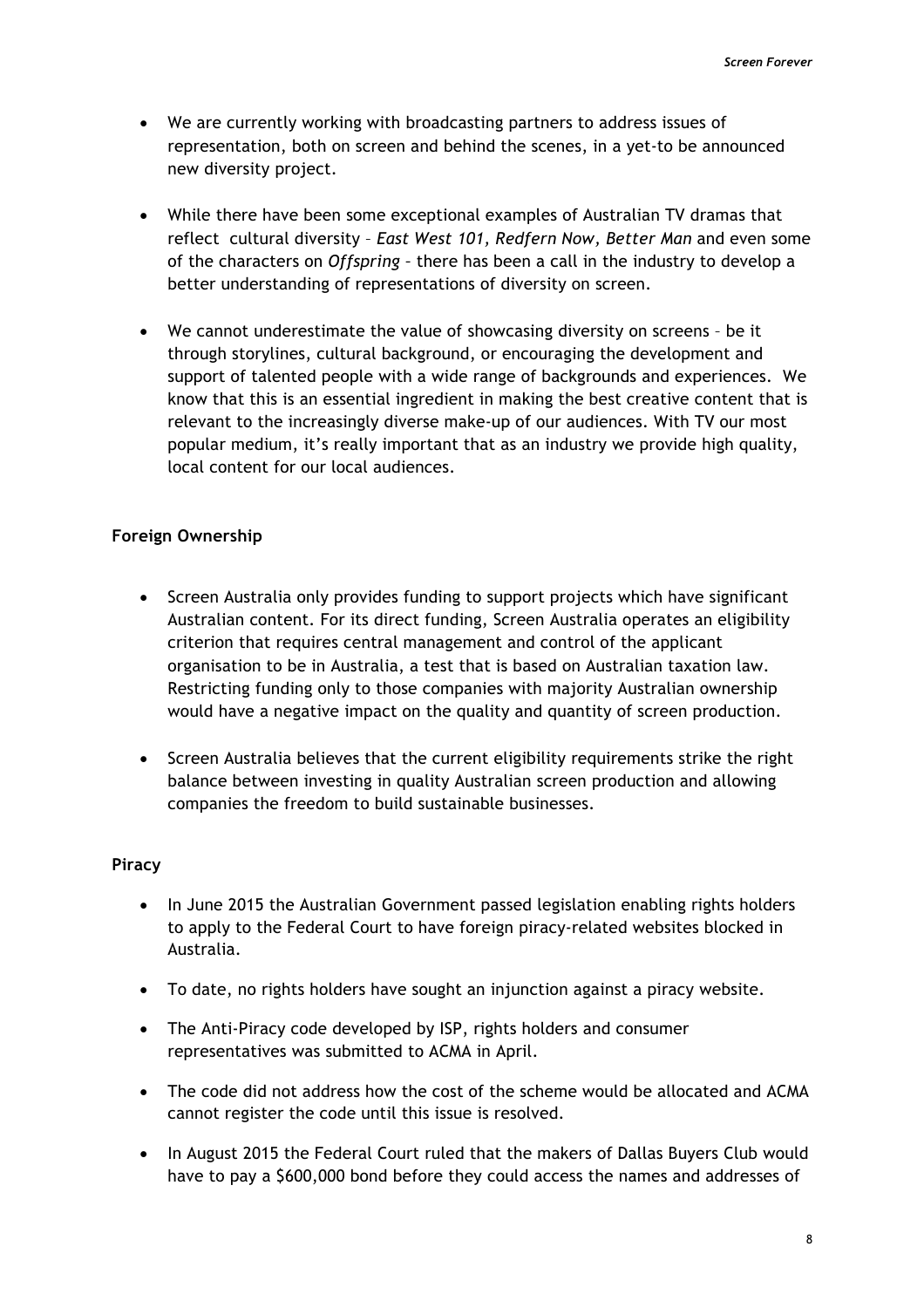the individuals alleged to have downloaded illegal copies of the film and that they could only ask people for the cost of buying the film.

- Screen Australia condemns copyright infringement. Piracy is theft, and mechanisms should be put in place to improve the protection of screen productions from copyright infringement. Screen Australia is also exploring alternative content delivery systems that allow Australian stories to be accessed across key platforms in a timely manner while providing content creators with a financial return.
- In November 2014, at the last Screen Forever conference, Screen Australia launched *Online and On Demand: Trends in Australian online video use*, which explored options for audience engagement (habits, motivations and behaviours) in screen content which is delivered primarily online. The research looks at existing VOD platforms, and presents original consumer insights based on qualitative and quantitative research commissioned from Nielsen, as well as some practical insights for industry about likely future trends. As the first major study on audience behaviour and content preferences online, Screen Australia believes this study will provide a vital evidence base for industry and Government as the entire screen sector grapples with distribution models that have not adapted as quickly as viewers' preferences.

# **Screen Resource Organisations**

- Screen Australia had to make some tough choices after our budget cuts were announced in 2014.
- We had to focus our funds on where they made the most difference to on screen investment, rather than to areas of the industry where there were a range of other mechanisms of support.
- We have been able to provide funding to SROs Open Channel via our renewed enterprise program for new initiatives, and we continue to seek opportunities to partner with SROs in the professional development area.
- Screen Australia still invests in the regeneration of screen practitioners Examples include:
	- $\circ$  Enterprise Industry Some companies were funded last year to include paid opportunities for emerging writers to participate in Writers rooms as Note Takers giving them real industry experience and development
	- o Enterprise People we do say it is for early career (not emerging) but most placement candidates have credits of some kind.
	- $\circ$  SPA we fund, along with ScreenNSW, their Ones to Watch initiative a professional development program and networking platform for early career producers - \$10,000
	- o Wildcard Pitch For teams who do not meet the eligibility criteria, the Wildcard Pitch provides an alternative avenue for Story Development feature film funding.